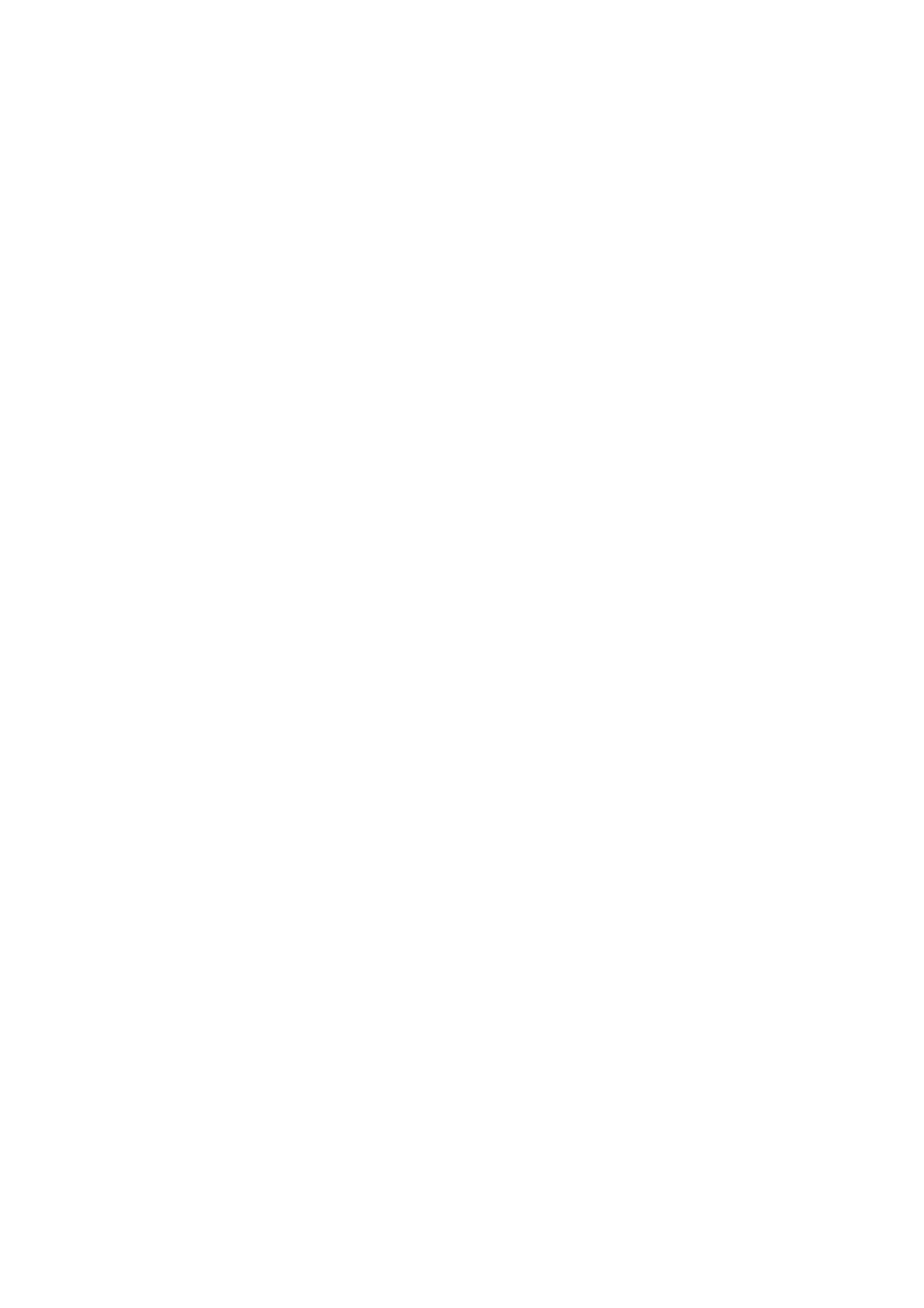

# **Construction Occupations Legislation Amendment Act 2006**

**A2006-15** 

An Act to amend the law relating to construction occupations, and for other purposes

The Legislative Assembly for the Australian Capital Territory enacts as follows:

J2005-21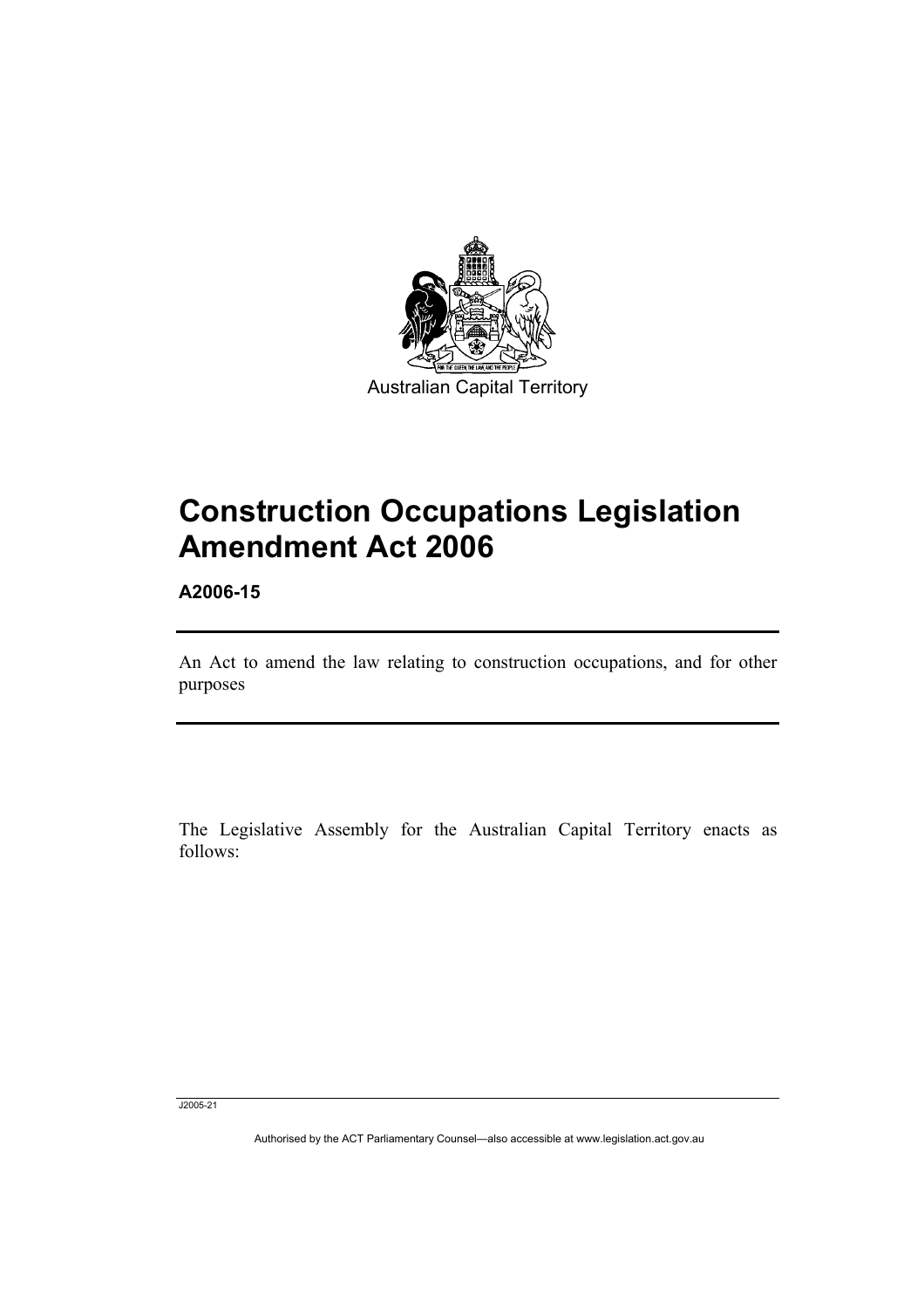#### **1 Name of Act**

This Act is the *Construction Occupations Legislation Amendment Act 2006*.

#### **2 Commencement**

This Act commences on a day fixed by the Minister by written notice.

- *Note 1* The naming and commencement provisions automatically commence on the notification day (see Legislation Act, s 75 (1)).
- *Note 2* A single day or time may be fixed, or different days or times may be fixed, for the commencement of different provisions (see Legislation Act, s 77 (1)).
- *Note 3* If a provision has not commenced within 6 months beginning on the notification day, it automatically commences on the first day after that period (see Legislation Act, s 79).

#### **3 Legislation amended—sch 1**

This Act amends the legislation mentioned in schedule 1.

A2006-15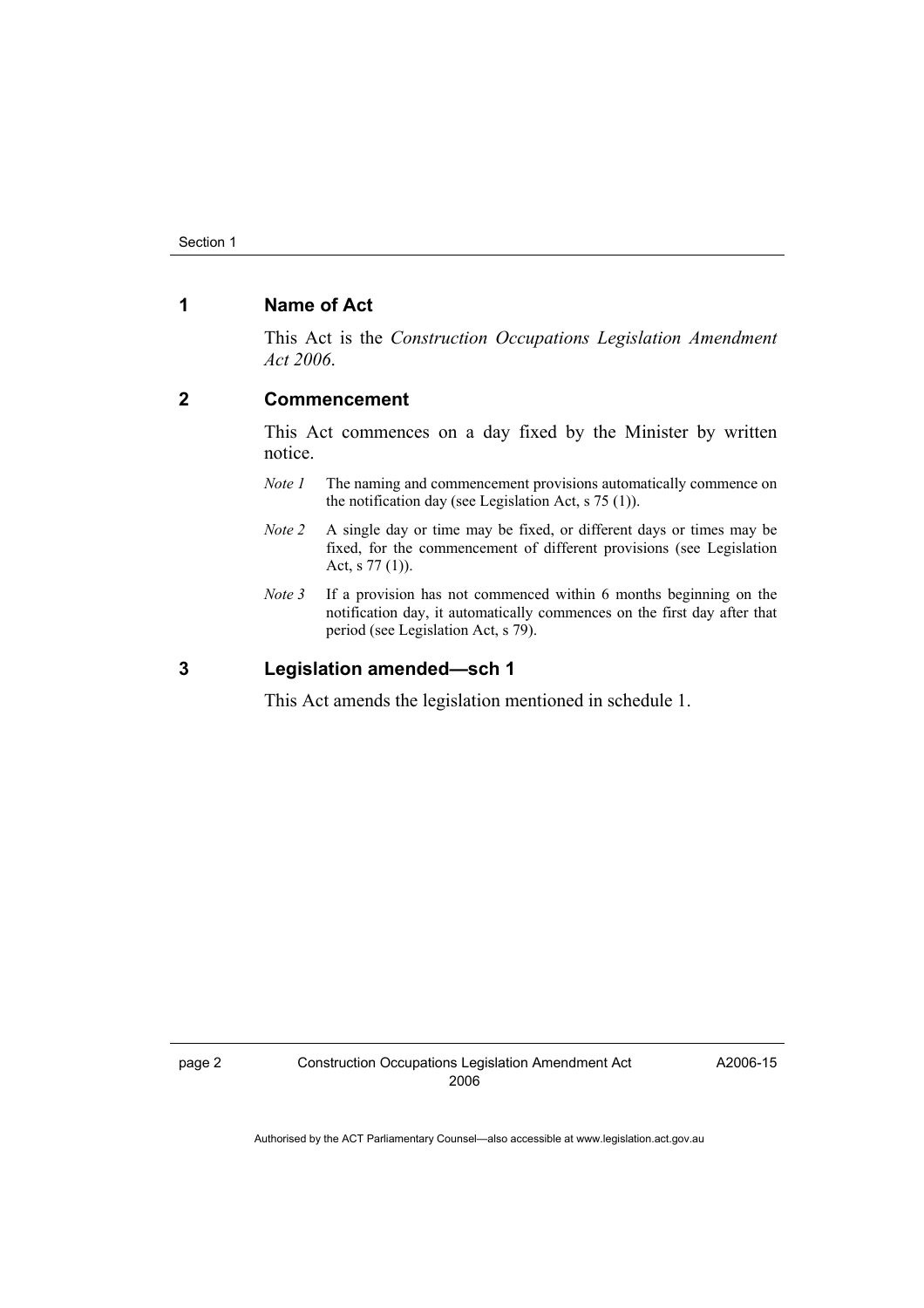## **Schedule 1 Legislation amended**

(see s 3)

### **Part 1.1 Building Act 2004**

#### **[1.1] Section 29 (3)**

*substitute* 

- (3) For subsection  $(1)$ 
	- (a) a building or a building as altered does not fail to comply with this Act only because the plans for the building or alteration contain something to which the building code does not apply; and
	- (b) a building product, construction method, design, component or system connected with a building is taken to comply with the building code if the product, method, design, component or system complies with a recognised standard.

#### **[1.2] Section 61 (h)**

*omit* 

the construction occupations registrar finds, on inspection that—

*substitute* 

the construction occupations registrar is satisfied, on reasonable grounds, that—

A2006-15

page 3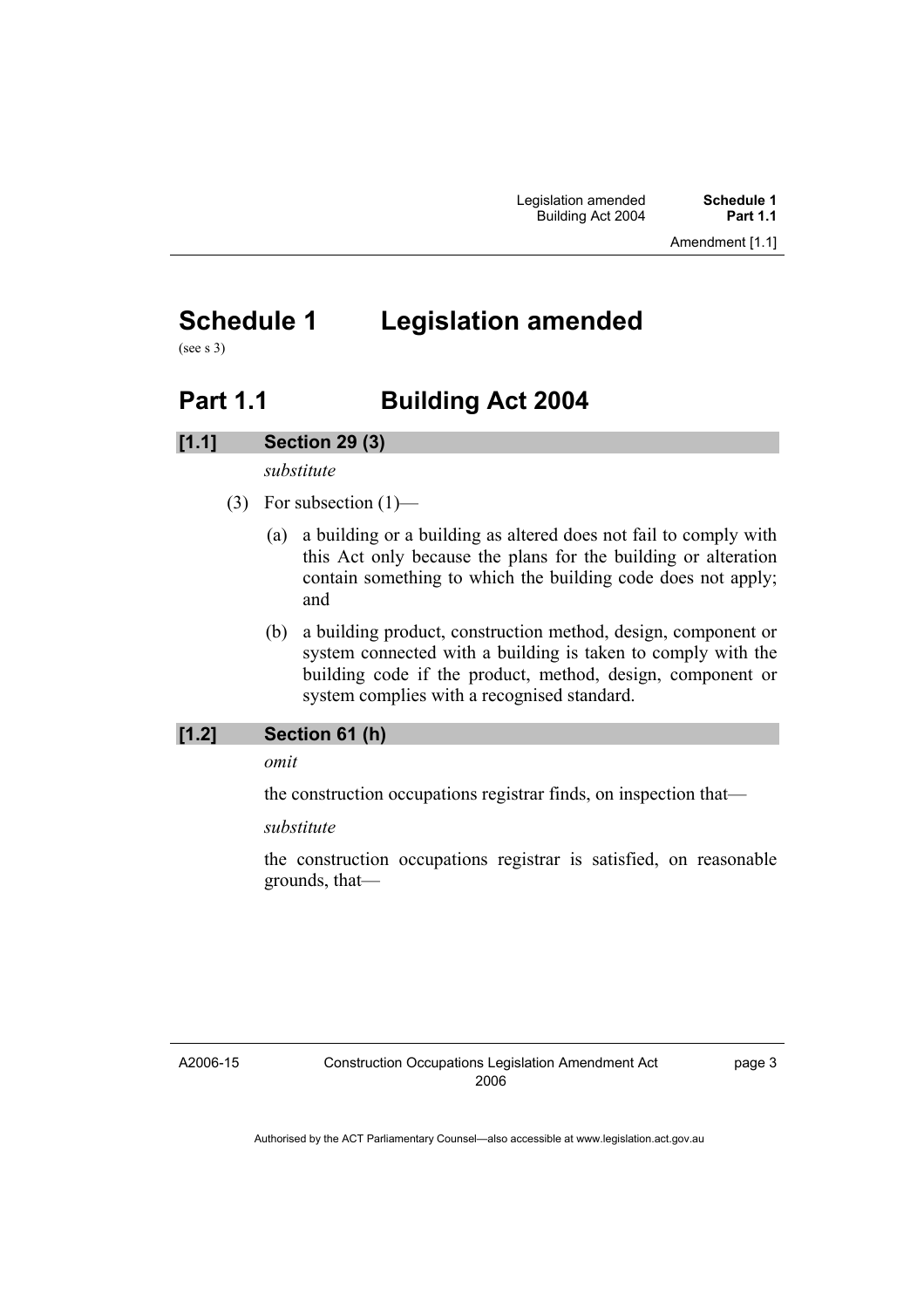**Schedule 1 Legislation amended**<br>**Part 1.1 Building Act 2004 Part 1.1** Building Act 2004 Amendment [1.3]

#### **[1.3] Part 8 heading**

*substitute* 

### **Part 8 Building code and recognised standards**

#### **[1.4] New section 139A**

*in part 8, insert* 

#### **139A Recognised standards**

- (1) The Minister may declare a document to be a recognised standard for this Act.
- (2) However, the Minister must not make a declaration under subsection (1) in relation to a document unless the document has been approved (however described)—
	- (a) by or on behalf of the Australian Building Codes Board; or
	- (b) under a system or scheme (however described) administered or approved (however described) by the Australian Building Codes Board; or
	- (c) as prescribed by regulation.
- (3) A declaration under subsection (1) is a notifiable instrument.

*Note* A notifiable instrument must be notified under the Legislation Act.

(4) In this section:

*Australian Building Codes Board* includes an entity prescribed by regulation.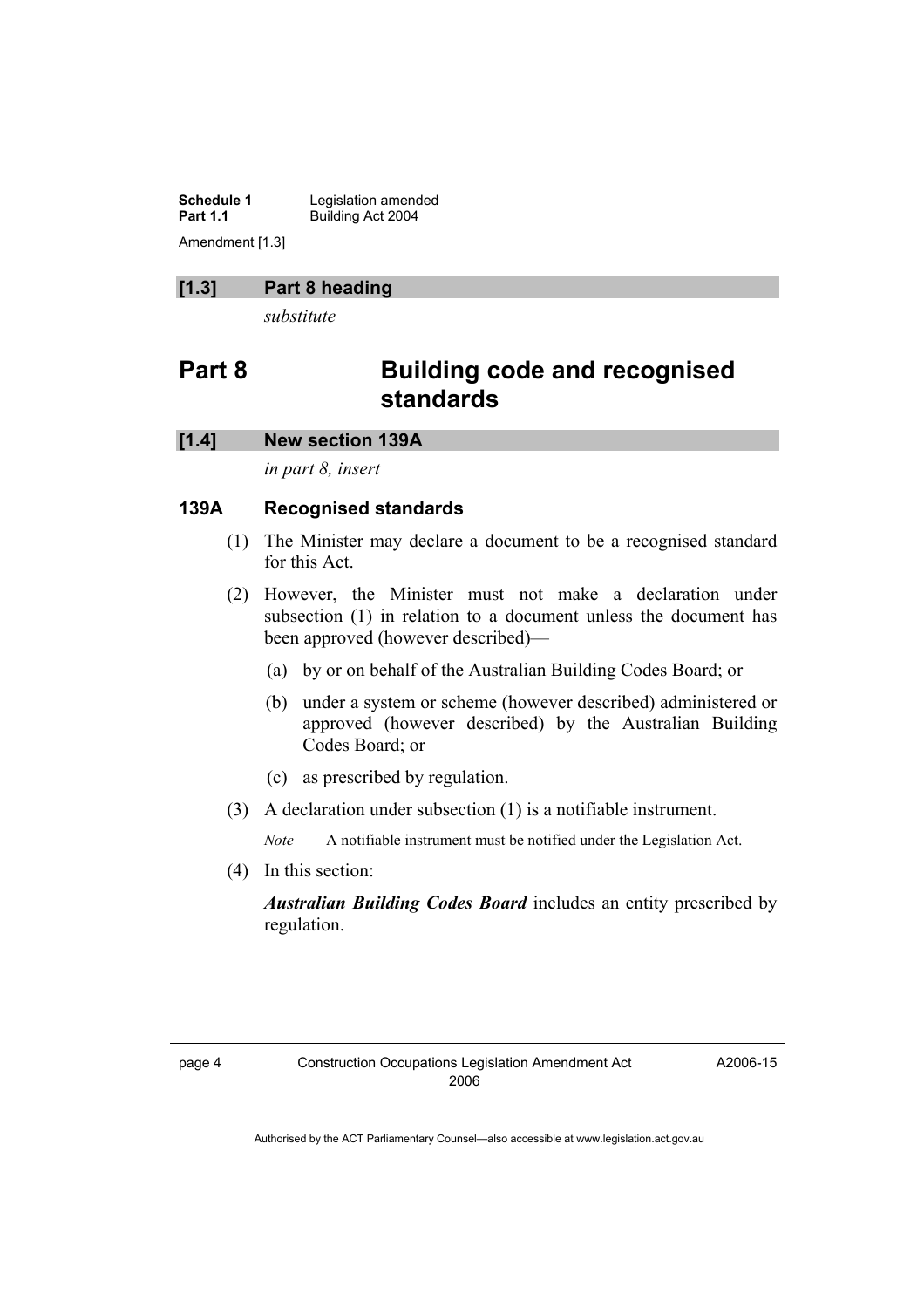Amendment [1.5]

#### **[1.5] Dictionary, new definition of** *recognised standard*

*insert* 

*recognised standard* means a document declared to be a recognised standard under section 139A (1).

### **Part 1.2 Construction Occupations (Licensing) Act 2004**

#### **[1.6] Section 56 (1)**

*substitute* 

- (1) A notice (a *disciplinary notice*) given to a licensee or former licensee must—
	- (a) state each disciplinary ground for which the notice is given; and
	- (b) for each disciplinary ground to which section 54 (1) (a) applies—state the relevant contravention or, if a short description is prescribed by regulation for the contravention, state the short description; and
	- (c) for each disciplinary ground to which section 54 (1) (a) does not apply—state details of the ground sufficient to allow a reasonable person to identify the circumstances that gave rise to the ground; and
	- (d) tell the person that the person may, not later than 12 business days after the day the person is given the notice, do either or both of the following:
		- (i) give a written response to the registrar about the matters in the notice;

A2006-15

page 5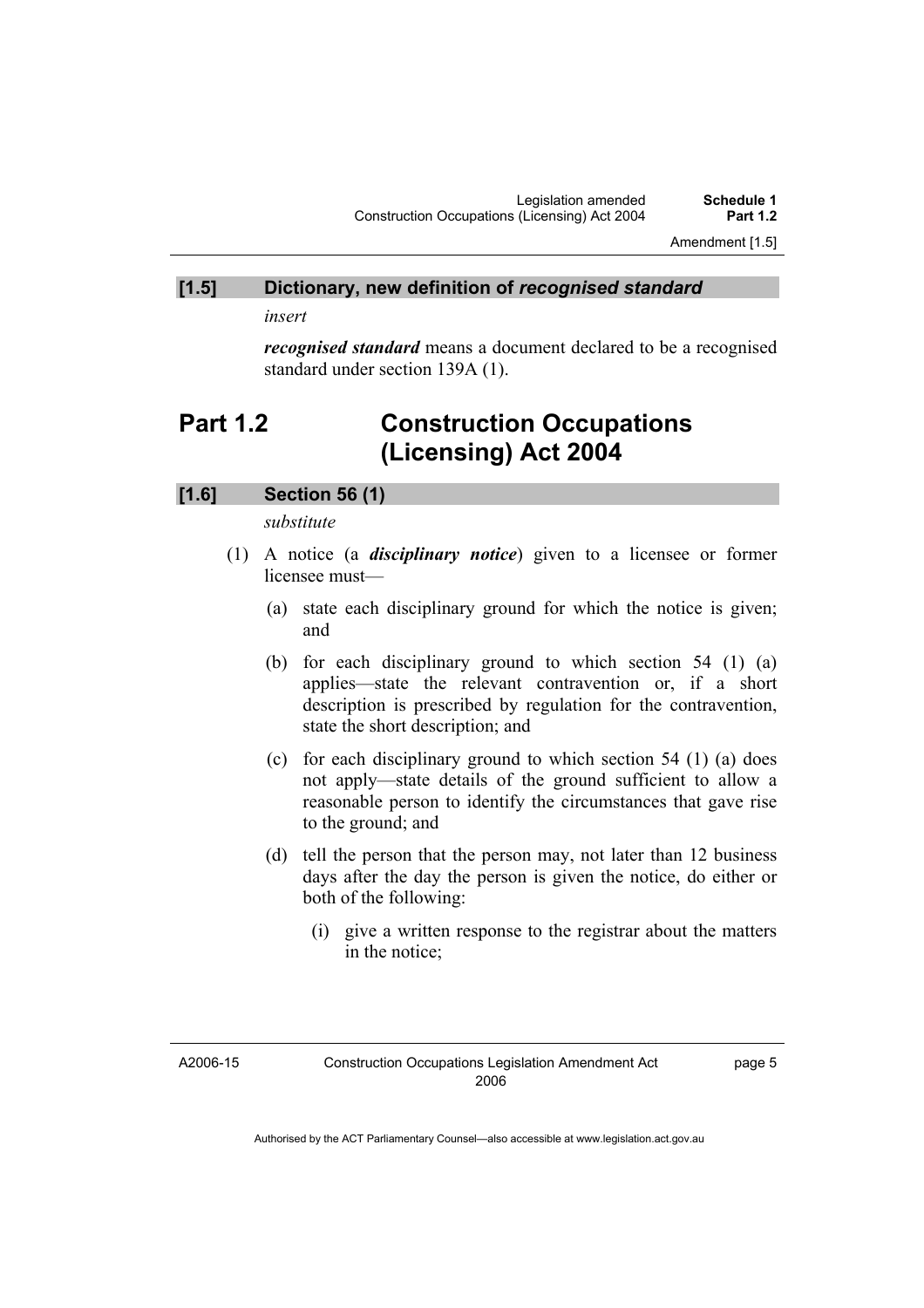| Schedule 1      | Legislation amended                           |
|-----------------|-----------------------------------------------|
| <b>Part 1.2</b> | Construction Occupations (Licensing) Act 2004 |
| Amendment [1.7] |                                               |

- (ii) ask the registrar to hold an inquiry under division 5.3 (Disciplinary inquiries) in relation to all or stated disciplinary grounds.
- *Note* Under s 60 (5), if the person asks the registrar to hold an inquiry in relation to a disciplinary ground and the registrar decides not to hold an inquiry in relation to that disciplinary ground, the registrar must not take disciplinary action in relation to that disciplinary ground.

#### **[1.7] Section 60 (3) and (4)**

*substitute* 

- (3) In making a decision about whether to take disciplinary action in relation to the licensee or former licensee and, if the registrar decides to take disciplinary action, what disciplinary action to take, the registrar—
	- (a) must take into account any response given to the registrar in accordance with the disciplinary notice; and
	- (b) may hold an inquiry under division 5.3 (Disciplinary inquiries) in relation to all or any of the disciplinary grounds stated in the disciplinary notice; and
	- (c) if the registrar holds an inquiry under division 5.3—must have regard to evidence given at the inquiry; and
	- (d) if the registrar decides to take disciplinary action—must consider the matters mentioned in section 62 (1).
- (4) To remove any doubt, the Legislation Act, section 146 (1) applies to subsection (3) (b).

*Note* The Legislation Act, s 146 (1) deals with the meaning of *may*.

 (5) Despite subsection (3) (b), the registrar must not take disciplinary action in relation to a disciplinary ground stated in the disciplinary notice if—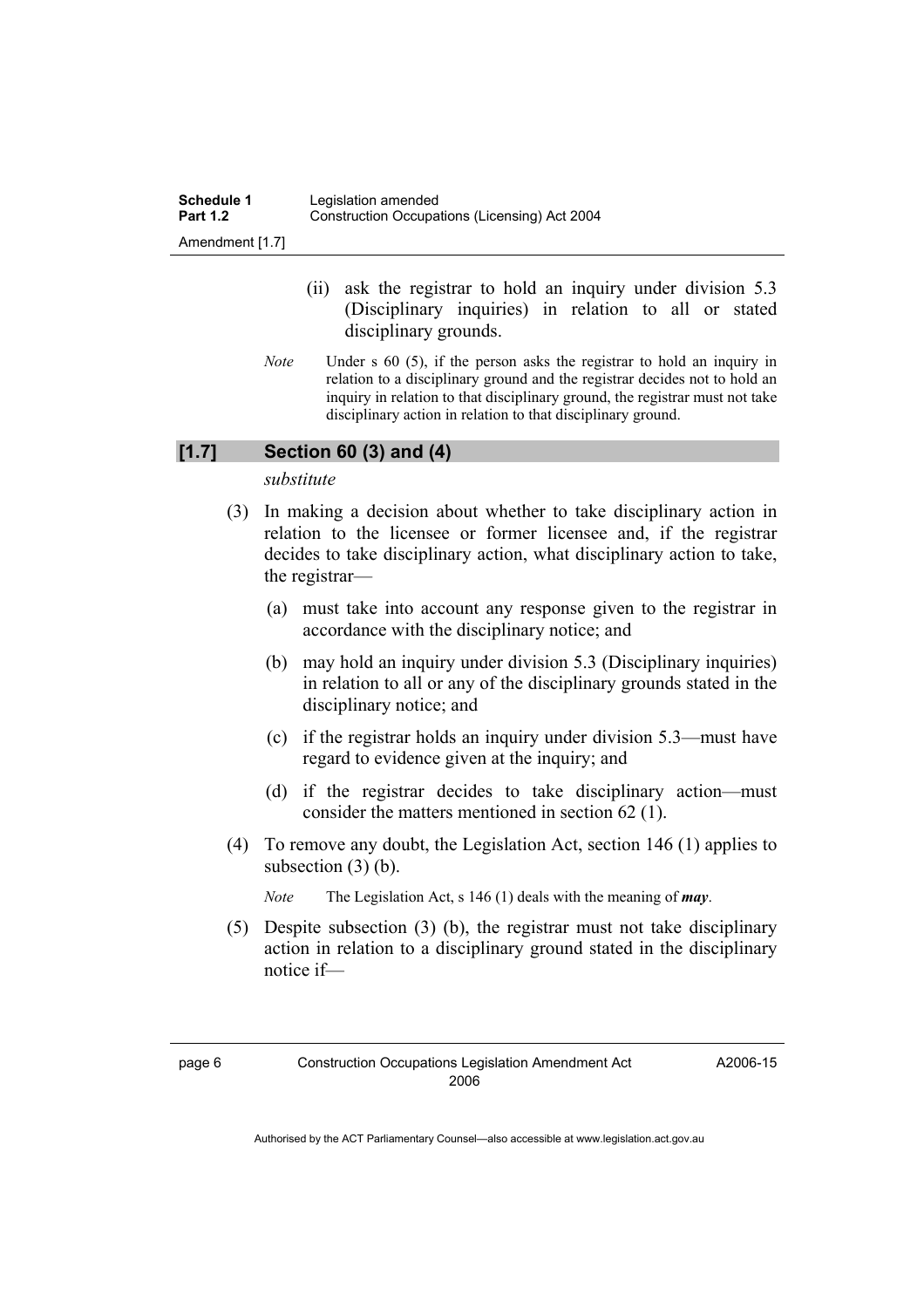- (a) the licensee or former licensee asked the registrar in accordance with the disciplinary notice to hold an inquiry under division 5.3 in relation to that ground; and
- (b) the registrar decided not to hold an inquiry under the division in relation to that ground.
- (6) If the registrar decides to take disciplinary action in relation to the licensee or former licensee—
	- (a) the registrar must, by written notice given to the licensee or former licensee, tell the licensee or former licensee about the decision; and
	- (b) the decision takes effect when the licensee or former licensee is given the notice or, if the notice states a later time of effect, at that time.

#### **[1.8] Section 62 (1)**

*omit everything before paragraph (a), substitute* 

 (1) In deciding what disciplinary action to take in relation to the entity under section 61, the registrar must consider the following:

#### **[1.9] Section 82 (3)**

#### *substitute*

- (3) It is a defence to a prosecution for an offence against subsection (2), if the partner proves that—
	- (a) the partner did not know about the contravention of the subsection involved in the offence; and
	- (b) either—
		- (i) the partner took reasonable precautions and exercised appropriate diligence to avoid the contravention; or

A2006-15

page 7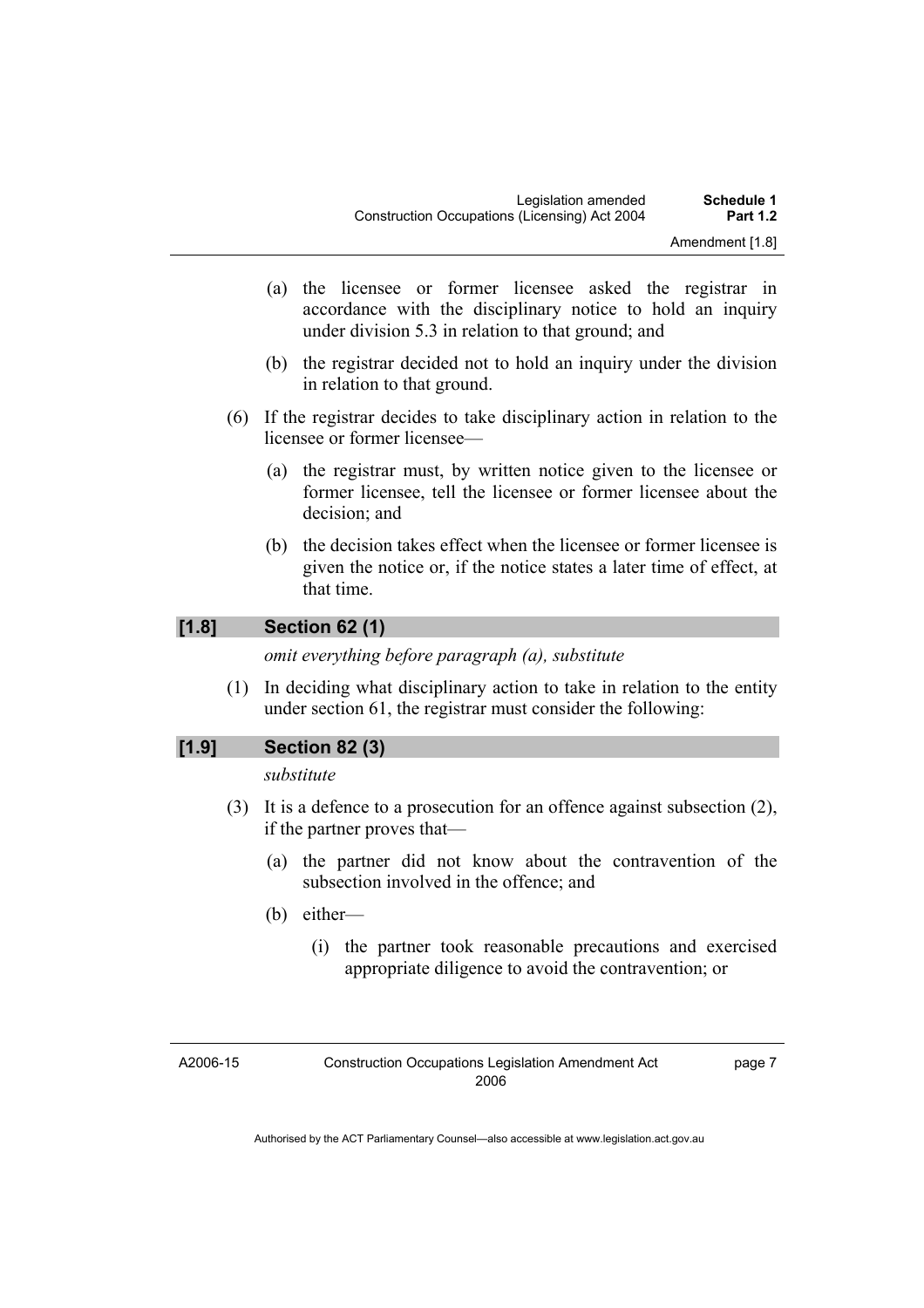| Schedule 1       | Legislation amended                           |
|------------------|-----------------------------------------------|
| <b>Part 1.2</b>  | Construction Occupations (Licensing) Act 2004 |
| Amendment [1.10] |                                               |

 (ii) the partner was not in a position to influence the partnership in relation to the conduct involved in the contravention.

#### **[1.10] Section 83 (2)**

#### *substitute*

- (2) Each partner in a partnership commits an offence if the partnership—
	- (a) advertises that the partnership provides, or will provide, a service in a construction occupation or occupation class; and
	- (b) does not include the following in the advertisement:
		- (i) the partnership's name as recorded on the partnership's licence;
		- (ii) the partnership's licence number.

Maximum penalty: 5 penalty units.

**Example of advertising required to include details** 

The examples in subsection (1) apply to this subsection.

**Examples that are not advertising or are not required to include details**  The examples in subsection (1) apply to this subsection.

- (3) It is a defence to a prosecution for an offence against subsection (2), if the partner proves that—
	- (a) the partner did not know about the contravention of the subsection involved in the offence; and
	- (b) either—
		- (i) the partner took reasonable precautions and exercised appropriate diligence to avoid the contravention; or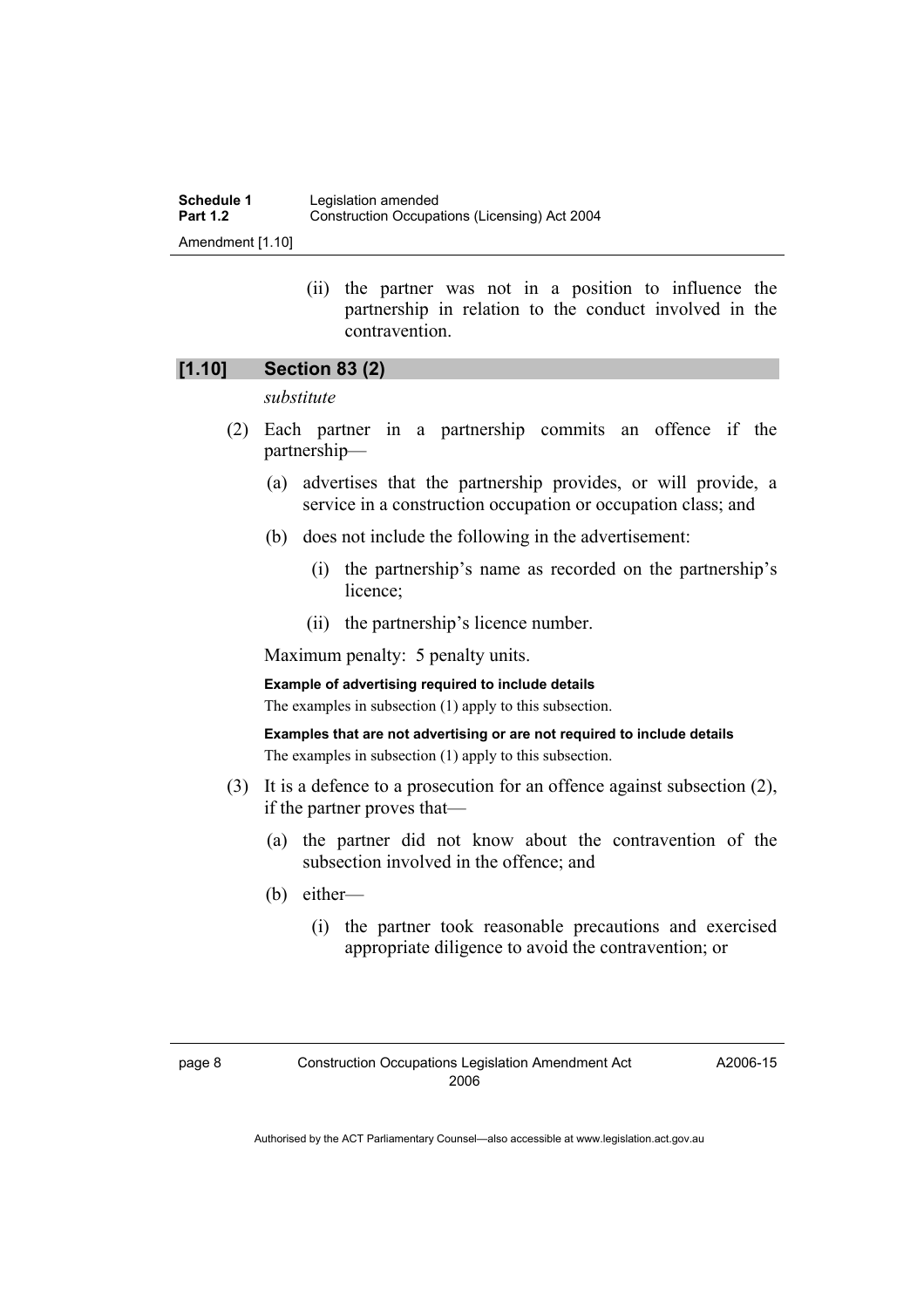- (ii) the partner was not in a position to influence the partnership in relation to the conduct involved in the contravention.
- (4) An offence against this section is a strict liability offence.

#### **[1.11] Section 84 (1) (b) (ii)**

*substitute* 

 (ii) if an endorsement on the licence is required for the person to be authorised to provide the service provided and the licence does not have that endorsement.

#### **[1.12] Section 84 (2) and (3)**

*substitute* 

- (2) Each partner in a partnership commits an offence if the partnership—
	- (a) provides a service in a construction occupation or occupation class; and
	- (b) either—
		- (i) is not licensed in the occupation or class; or
		- (ii) if an endorsement on the licence is required for the partnership to be authorised to provide the service provided and the licence does not have that endorsement.

Maximum penalty: 50 penalty units.

- (3) This section does not apply if—
	- (a) an individual provides the service, whether directly or for an entity; and
	- (b) the individual is working under the supervision of a licensee whose licence authorises the provision of the service; and

A2006-15

page 9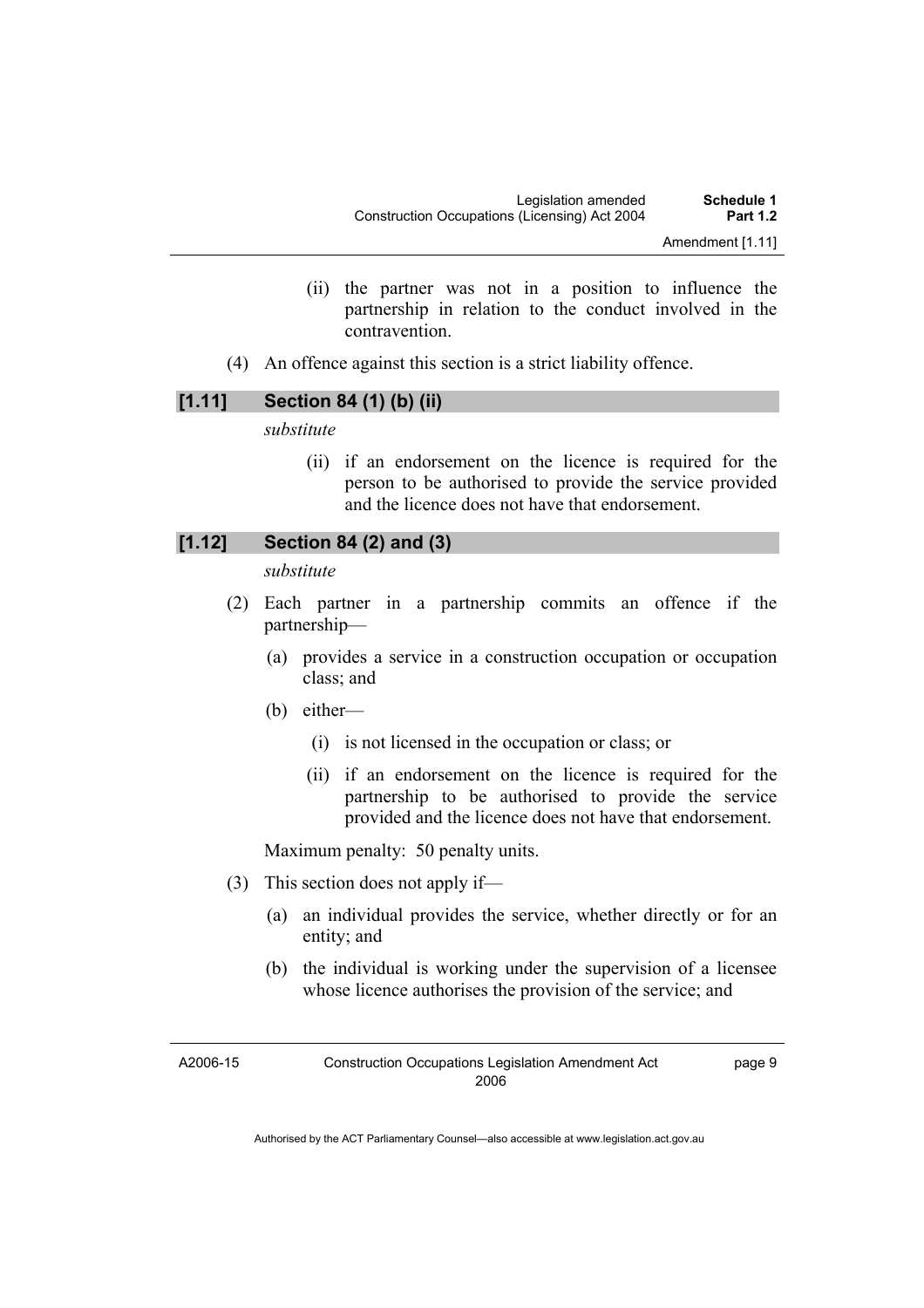- (c) the licensee is not required by a condition or endorsement on the licence to provide the service as an employee or under supervision; and
- (d) a regulation allows the service to be provided by an individual without a licence if provided under the supervision of a licensee.
- (4) It is a defence to a prosecution for an offence against subsection (2) if the partner proves that—
	- (a) the partner did not know about the contravention of the subsection involved in the offence; and
	- (b) either—
		- (i) the partner took reasonable precautions and exercised appropriate diligence to avoid the contravention; or
		- (ii) the partner was not in a position to influence the partnership in relation to the conduct involved in the contravention.
- (5) An offence against this section is a strict liability offence.

#### **[1.13] Section 85 (1) (a)**

*omit* 

employee (the

*substitute* 

employee (also the

A2006-15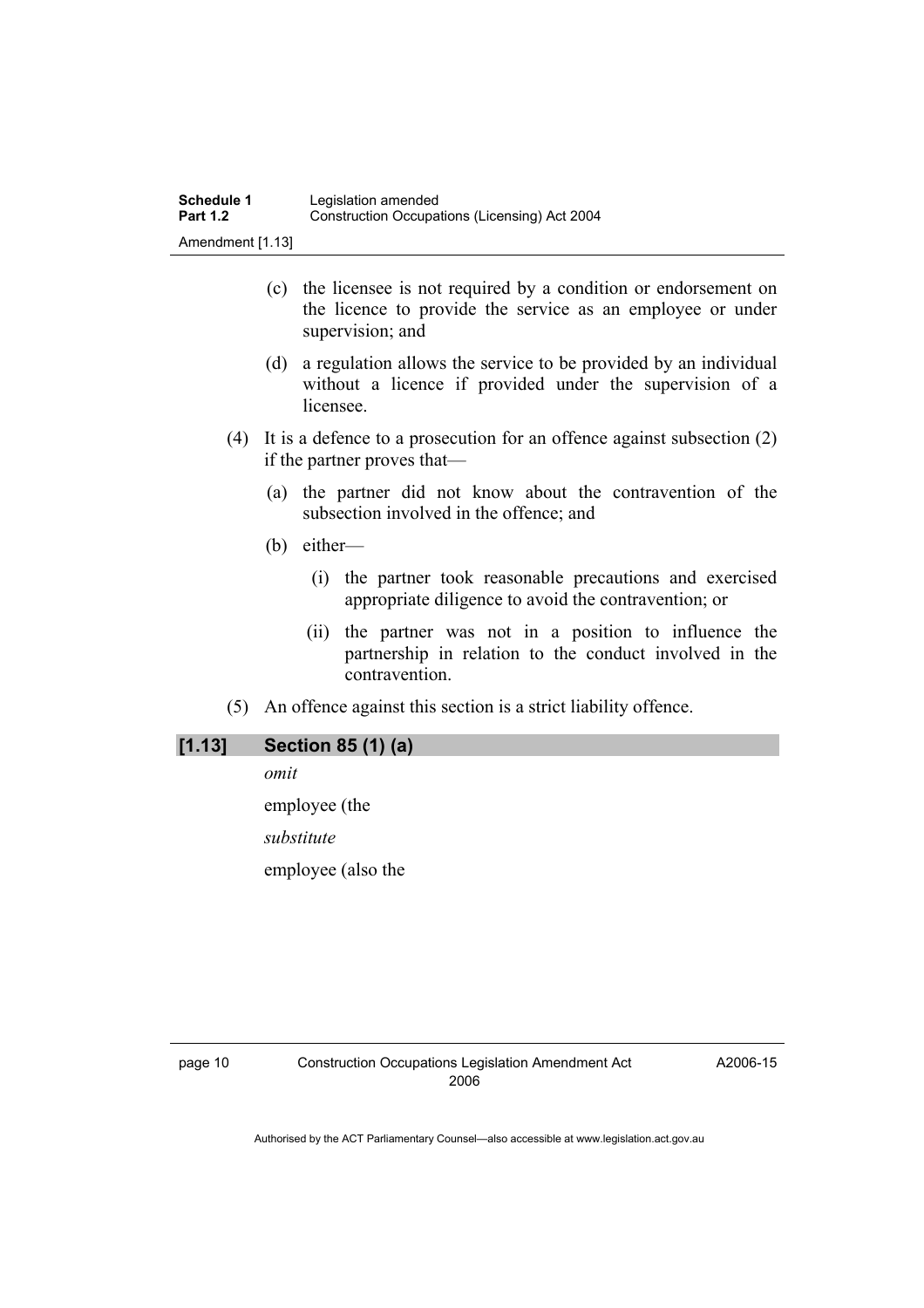#### **[1.14] Section 85 (2)**

*substitute* 

- (2) Each member of a partnership commits an offence if—
	- (a) a partner engages someone else (the *worker*), or allows an employee of the partnership (also the *worker*), to provide a construction service for the partnership; and
	- (b) the worker is not licensed to provide the service; and
	- (c) the partner is reckless about whether the worker is licensed to provide the service.

Maximum penalty: 50 penalty units.

- (3) This section does not apply to an entity that provides a service if—
	- (a) the service is provided under the supervision of a licensee; and
	- (b) the licensee is not required by a condition or endorsement on the licence to provide the service as an employee or under supervision; and
	- (c) a regulation allows the service to be provided by an individual without a licence if provided under the supervision of a licensee.
- (4) It is a defence to a prosecution for an offence against subsection (2) if the partner proves that—
	- (a) the partner did not know about the contravention of the subsection involved in the offence; and
	- (b) either—
		- (i) the partner took reasonable precautions and exercised appropriate diligence to avoid the contravention; or

A2006-15

page 11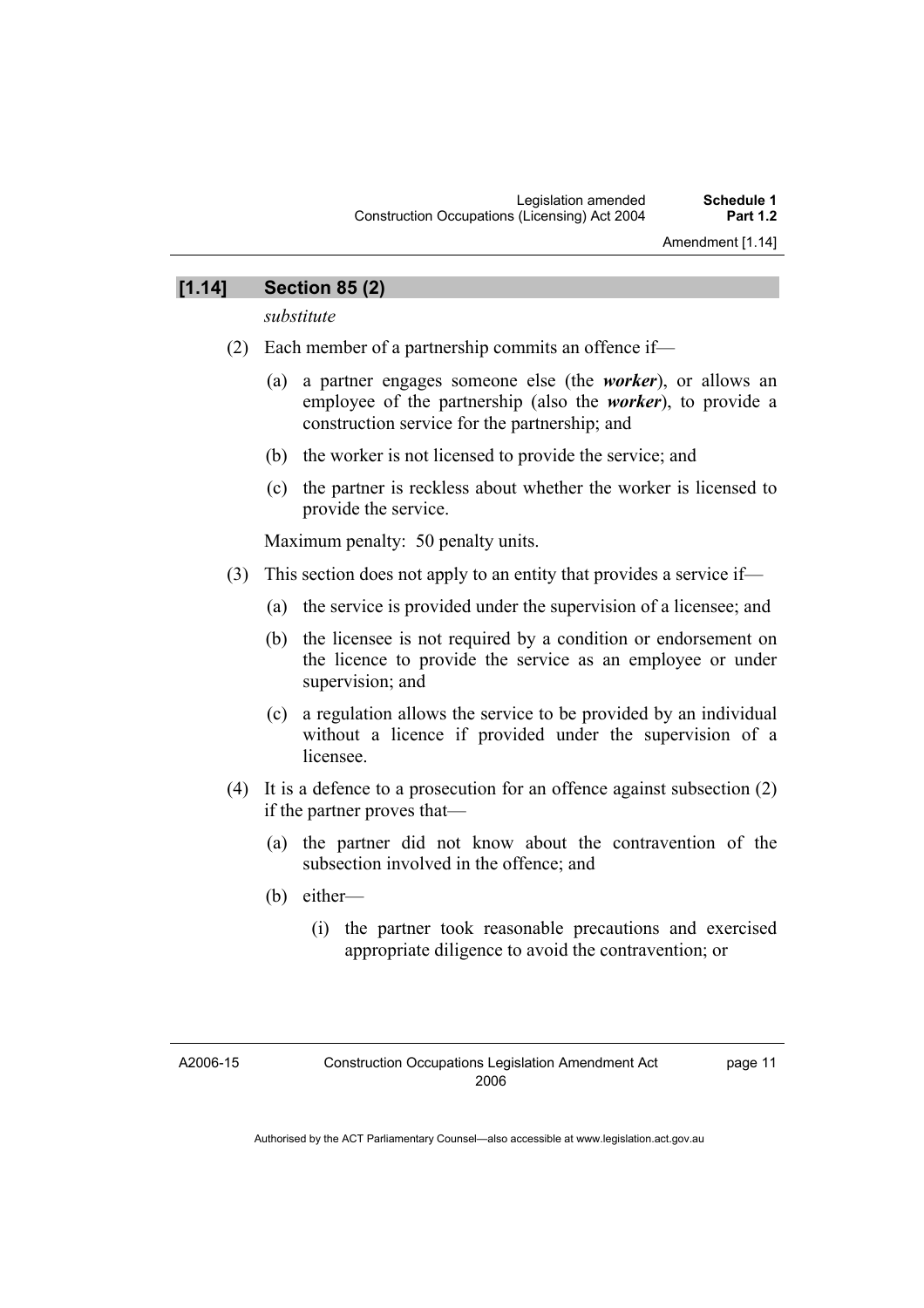| Schedule 1       | Legislation amended                           |
|------------------|-----------------------------------------------|
| <b>Part 1.2</b>  | Construction Occupations (Licensing) Act 2004 |
| Amendment [1.15] |                                               |

 (ii) the partner was not in a position to influence the partnership in relation to the conduct involved in the contravention.

#### **[1.15] Section 86 (4)**

#### *substitute*

- (4) It is a defence to a prosecution for an offence against subsection (2) if the partner proves that—
	- (a) the partner did not know about the contravention of the subsection involved in the offence; and
	- (b) either—
		- (i) the partner took reasonable precautions and exercised appropriate diligence to avoid the contravention; or
		- (ii) the partner was not in a position to influence the partnership in relation to the conduct involved in the contravention.

#### **[1.16] Section 87 (5)**

*substitute* 

- (5) It is a defence to a prosecution for an offence against subsection (2) or (4) if the partner proves that—
	- (a) the partner did not know about the contravention of the subsection involved in the offence; and
	- (b) either—
		- (i) the partner took reasonable precautions and exercised appropriate diligence to avoid the contravention; or
		- (ii) the partner was not in a position to influence the partnership in relation to the conduct involved in the contravention.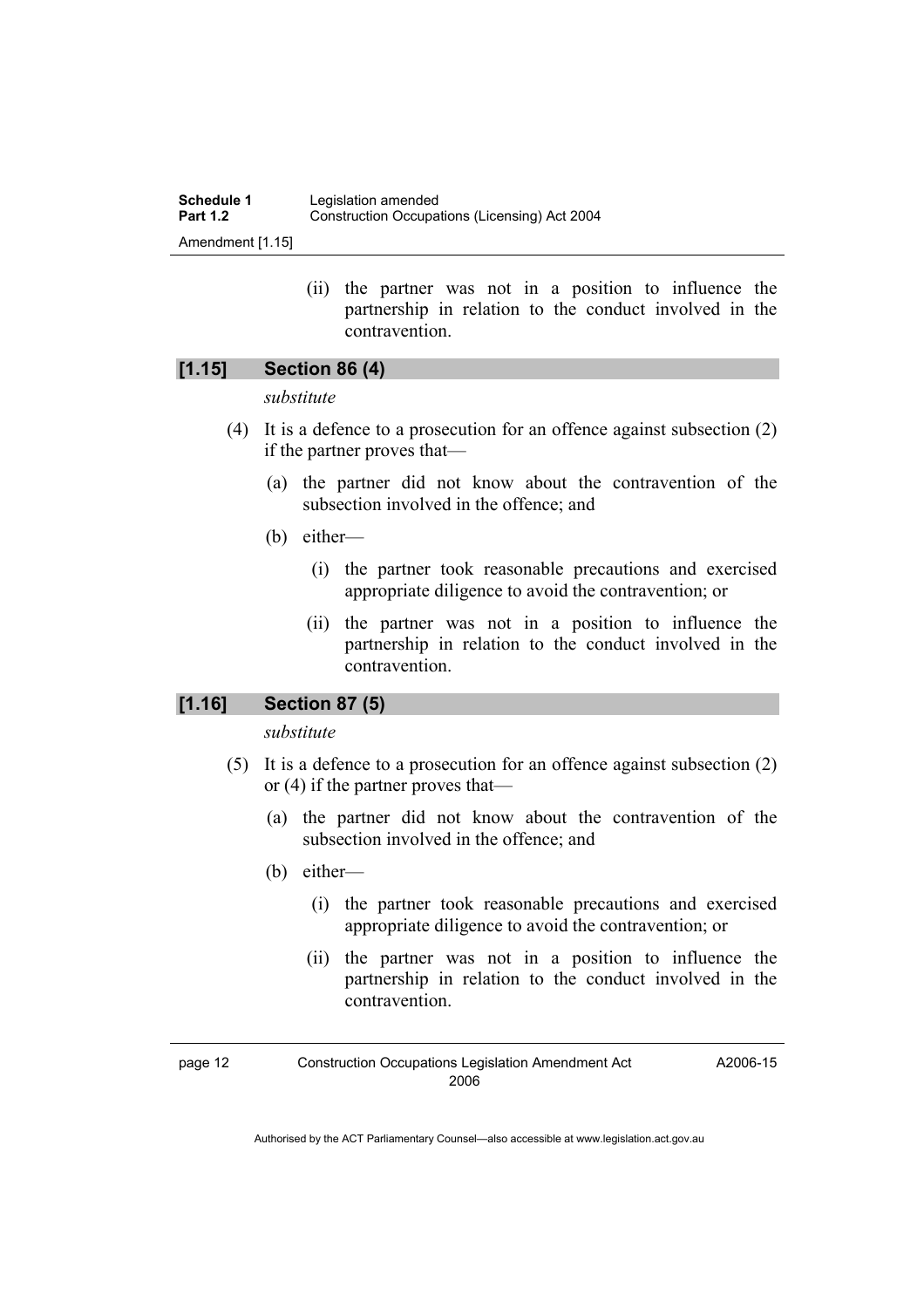Amendment [1.17]

#### **[1.17] New part 14**

*insert* 

### **Part 14 Transitional—Construction Occupations Legislation Amendment Act 2006**

#### **154 Transitional—conduct engaged in before 1/9/04**

- (1) Part 4 (Rectification orders and other obligations on licensees) and part 5 (Automatic licence suspension and disciplinary action) apply to conduct engaged in before 1 September 2004 as if—
	- (a) a reference to a construction service included a reference to a construction service provided before 1 September 2004; and
	- (b) a reference to this Act included a reference to a related Act; and
	- (c) a reference to a licensee or former licensee included a reference to a person who was a registered construction practitioner under the *Construction Practitioners Registration Act 1998* (whether or not the person is also a licensee or former licensee for this Act); and
	- (d) all other necessary changes were made; and
	- (e) any changes prescribed by regulation were made.
- (2) In this section:

*related Act* means any of the following Acts:

- (a) the *Construction Practitioners Registration Act 1998*; or
- (b) an operational Act; or
- (c) the *Building Act 1972*; or

A2006-15 Construction Occupations Legislation Amendment Act 2006

page 13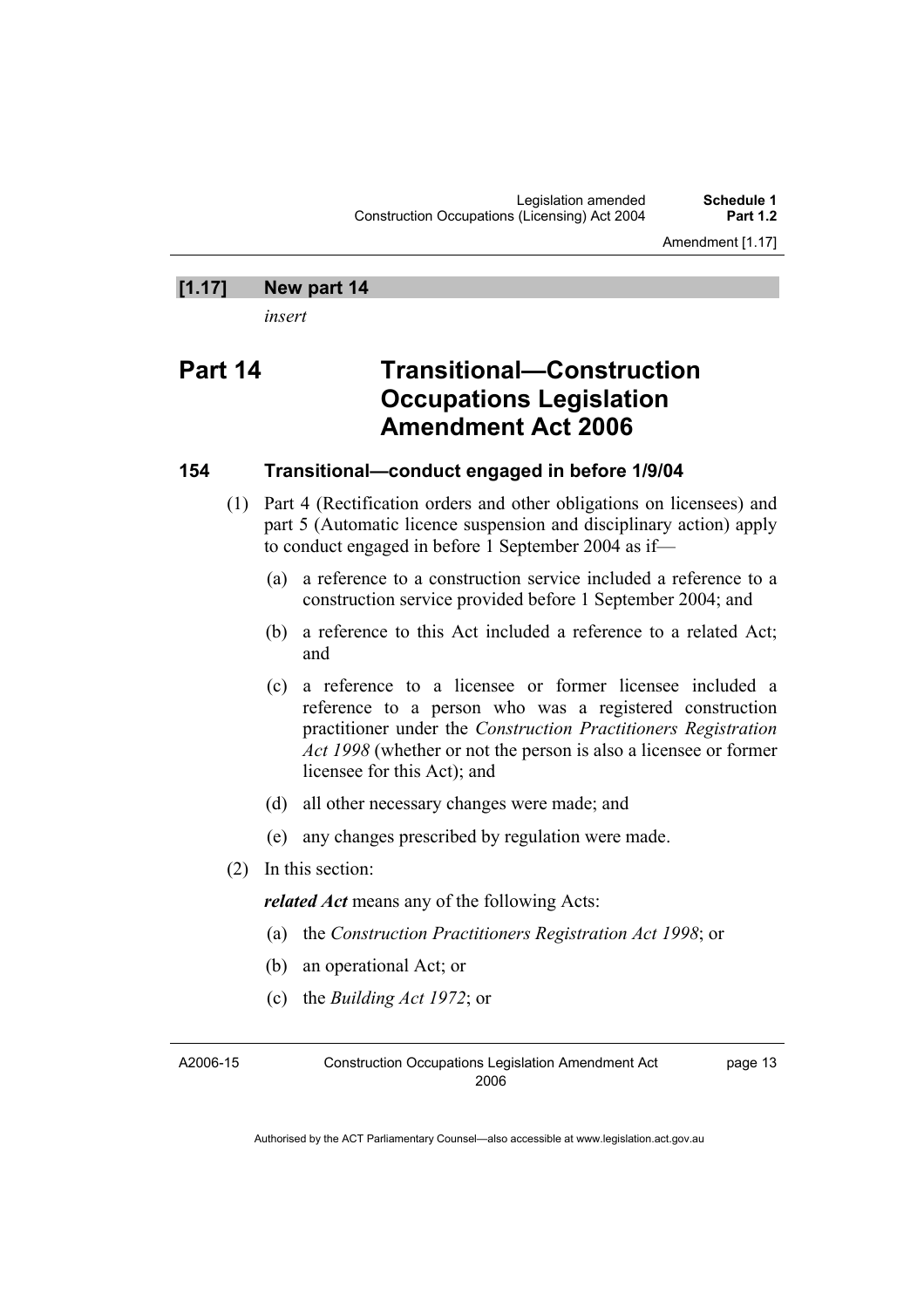- (d) the *Energy and Water Act 1988*; or
- (e) the *Gas Act 1992*; or
- (f) the *Plumbers, Drainers and Gasfitters Board Act 1982*.
- *Note* A reference to an Act includes a reference to the statutory instruments made or in force under the Act, including any regulation (see Legislation Act, s 104).
- (3) This section expires on 31 August 2014.
- (4) This section is a law to which the Legislation Act, section 88 (Repeal does not end effect of transitional laws etc) applies.

#### **[1.18] Dictionary, new definitions**

#### *insert*

*conduct* means an act or an omission to do an act.

*engage* in conduct means—

- (a) do an act; or
- (b) omit to do an act.

#### **[1.19] Further amendments, mentions of** *person* **etc**

| column 1<br>item | column <sub>2</sub><br>provision | column 3<br>omit | column 4<br>substitute |
|------------------|----------------------------------|------------------|------------------------|
|                  | section $17(1)$ , note 3         | A person's       | An entity's            |
|                  | section 51 $(1)$                 | a person who     | an entity that         |
| 3                | section 51 $(1)$                 | the person       | the entity             |
| 4                | section 51 $(2)$                 | person's         | entity's               |
|                  | section 52 $(1)$                 | a person who     | an entity that         |
| 6                | section 52 $(1)$                 | the person       | the entity             |

page 14 Construction Occupations Legislation Amendment Act 2006

A2006-15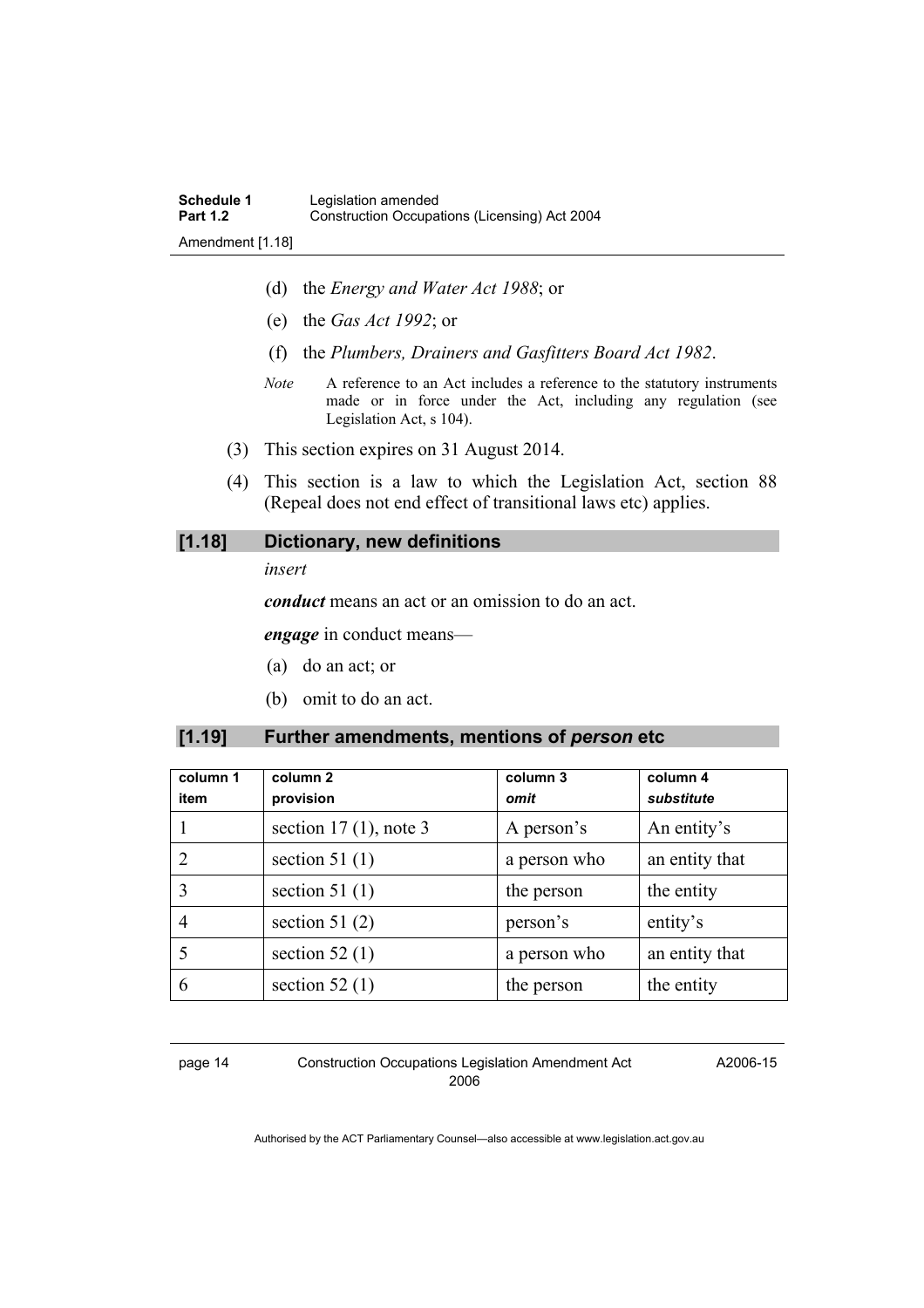#### Legislation amended **Schedule 1**  Construction Occupations (Licensing) Act 2004 **Part 1.2**

Amendment [1.19]

| column 1 | column <sub>2</sub>                          | column 3     | column 4       |
|----------|----------------------------------------------|--------------|----------------|
| item     | provision                                    | omit         | substitute     |
| 7        | section 52 $(2)$                             | person's     | entity's       |
| 8        | section 59 $(3)$                             | person       | entity         |
| 9        | section 62 $(1)(a)$                          | person       | entity         |
| 10       | section 62 (1) (e) to (g)                    | person       | entity         |
| 11       | section 62 (1) (g) and (i)                   | person's     | entity's       |
| 12       | section $88(1)(a)$ and $(b)$                 | person       | entity         |
| 13       | section 89, definition of<br>licensee        | a person who | an entity that |
| 14       | section $109(1)(a)$                          | a person     | an entity      |
| 15       | section 109 (2) and (3) (a)                  | person       | entity         |
| 16       | section 111 $(2)$                            | A person     | An entity      |
| 17       | section $111(2)$                             | the person   | the entity     |
| 18       | section 111 $(3)$                            | a person     | an entity      |
| 19       | section 111 $(3)(a)$                         | the person   | the entity     |
| 20       | section $124(3)$                             | person       | entity         |
| 21       | dictionary, definition of<br>former licensee | a person who | an entity that |

A2006-15

Construction Occupations Legislation Amendment Act 2006

page 15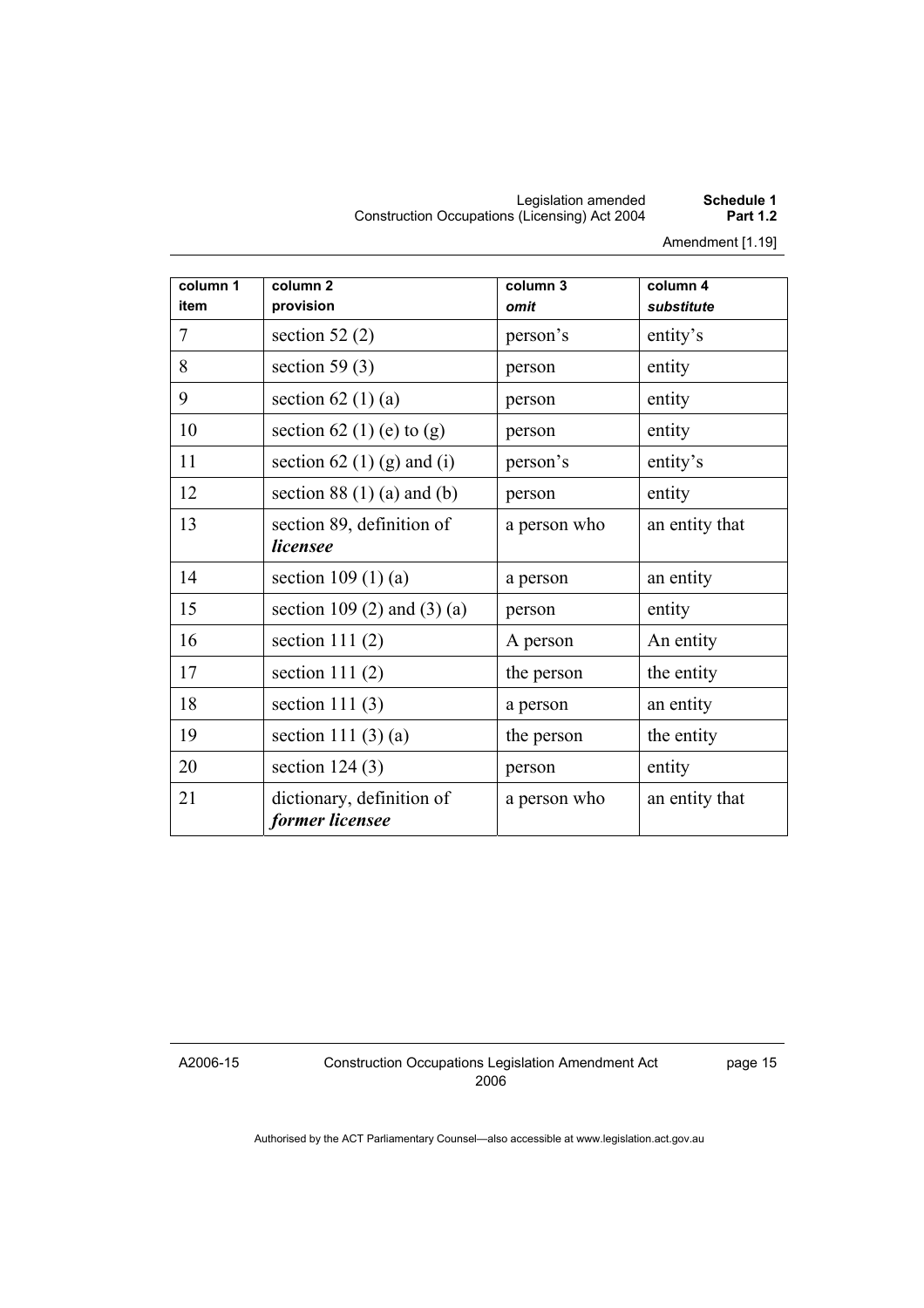**Schedule 1 Legislation amended**<br>**Part 1.3 Construction Occupa Part 1.3** Construction Occupations (Licensing) Regulation 2004

#### Amendment [1.20]

### **Part 1.3 Construction Occupations (Licensing) Regulation 2004**

#### **[1.20] Section 32**

*substitute* 

#### **32 Considerations for endorsing under s 30 and s 31 etc**

- (1) In deciding whether to endorse an individual's licence under section 30 or section 31, the registrar must consider the following:
	- (a) the individual's physical ability or skill;
	- (b) the individual's qualifications, training and knowledge;
	- (c) the extent, quality and relevance of the individual's experience, and how recent that experience is, in doing similar work to, or work that is equally complex as, the work to be allowed by the proposed endorsement;
	- (d) whether any disciplinary action has ever been taken in relation to the individual;
	- (e) whether the individual has incurred any demerit points that have not been deleted from the register.
- (2) In deciding whether to endorse the licence of a corporation or partnership, the registrar must consider the following:
	- (a) whether any disciplinary action has ever been taken in relation to the entity;
	- (b) whether the entity has incurred any demerit points that have not been deleted from the register.
- (3) However, the registrar may endorse the licence of the corporation or partnership only if nominees of the entity have licences that are endorsed in the way applied for.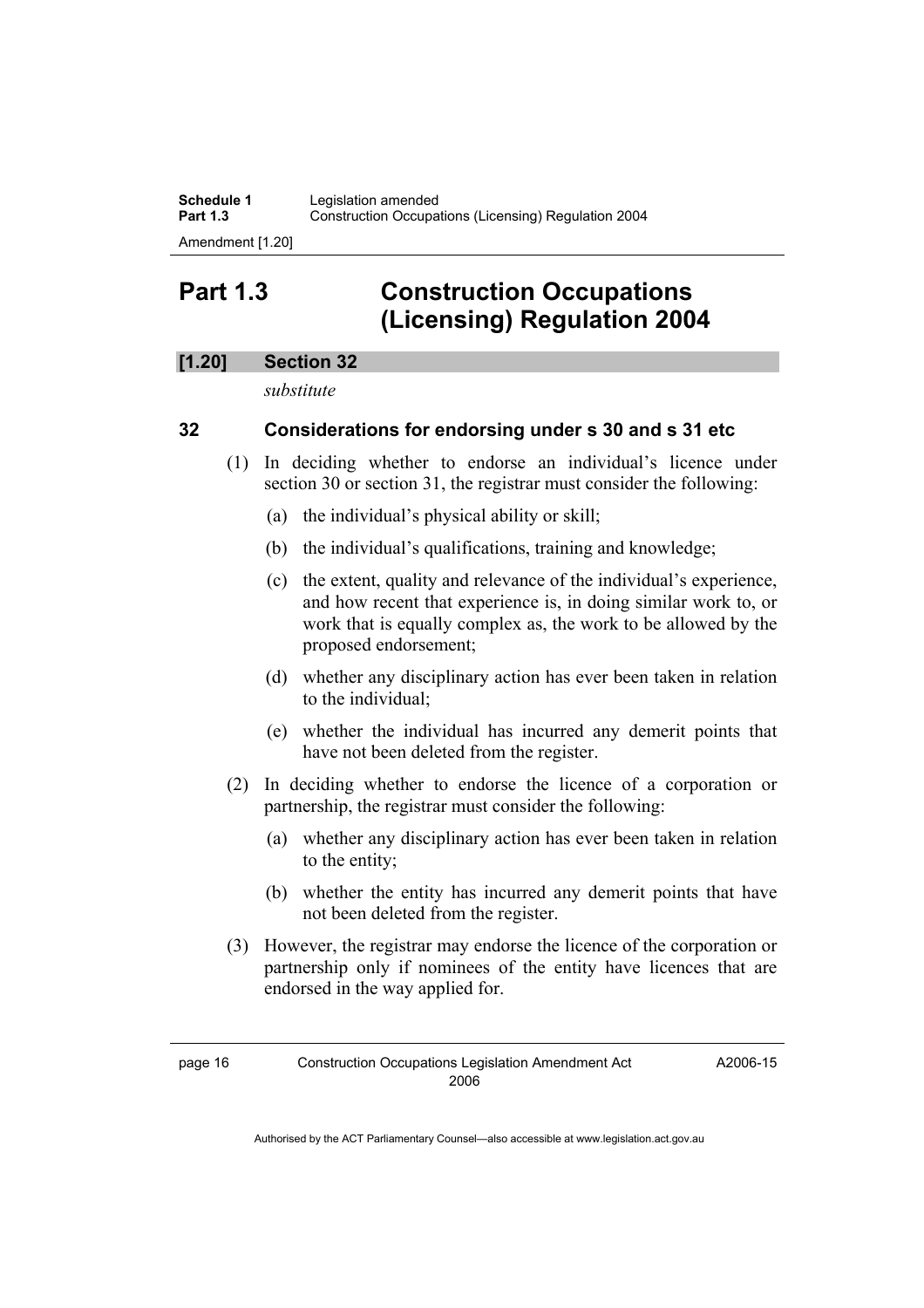(4) The registrar may consider anything else that is relevant.

| [1.21] | Schedule 1, part 1.6, new item 3 |                                                              |  |
|--------|----------------------------------|--------------------------------------------------------------|--|
|        | insert                           |                                                              |  |
|        | irrigation plumber               | installation of irrigation networks and<br>related equipment |  |

#### **[1.22] Schedule 1, part 1.6, items 3 to 5**

*renumber as items 4 to 6* 

#### **[1.23] Further amendments, mentions of** *person* **etc**

| column 1<br>item | column 2<br>provision | column<br>omit | column 4<br>substitute |
|------------------|-----------------------|----------------|------------------------|
|                  | section $17(2)$       | A person       | An entity              |
| $\overline{2}$   | section $17(2)$       | the person     | the entity             |
| 3                | section $17(3)$       | a person       | an entity              |
| 4                | section $17(3)$       | the person     | the entity             |
| 5                | section $17(3)$       | person's       | entity's               |
| 6                | section 18 $(2)$      | individual     | applicant              |
|                  | section 18 $(2)$      | person         | applicant              |

### **Part 1.4 Electricity Safety Act 1971**

#### **[1.24] Section 9, definition of** *relevant safety standard*

#### *substitute*

*relevant safety standard*, for an article of electrical equipment, means the safety standard stated under section 11A (3) for the article.

A2006-15

Construction Occupations Legislation Amendment Act 2006

page 17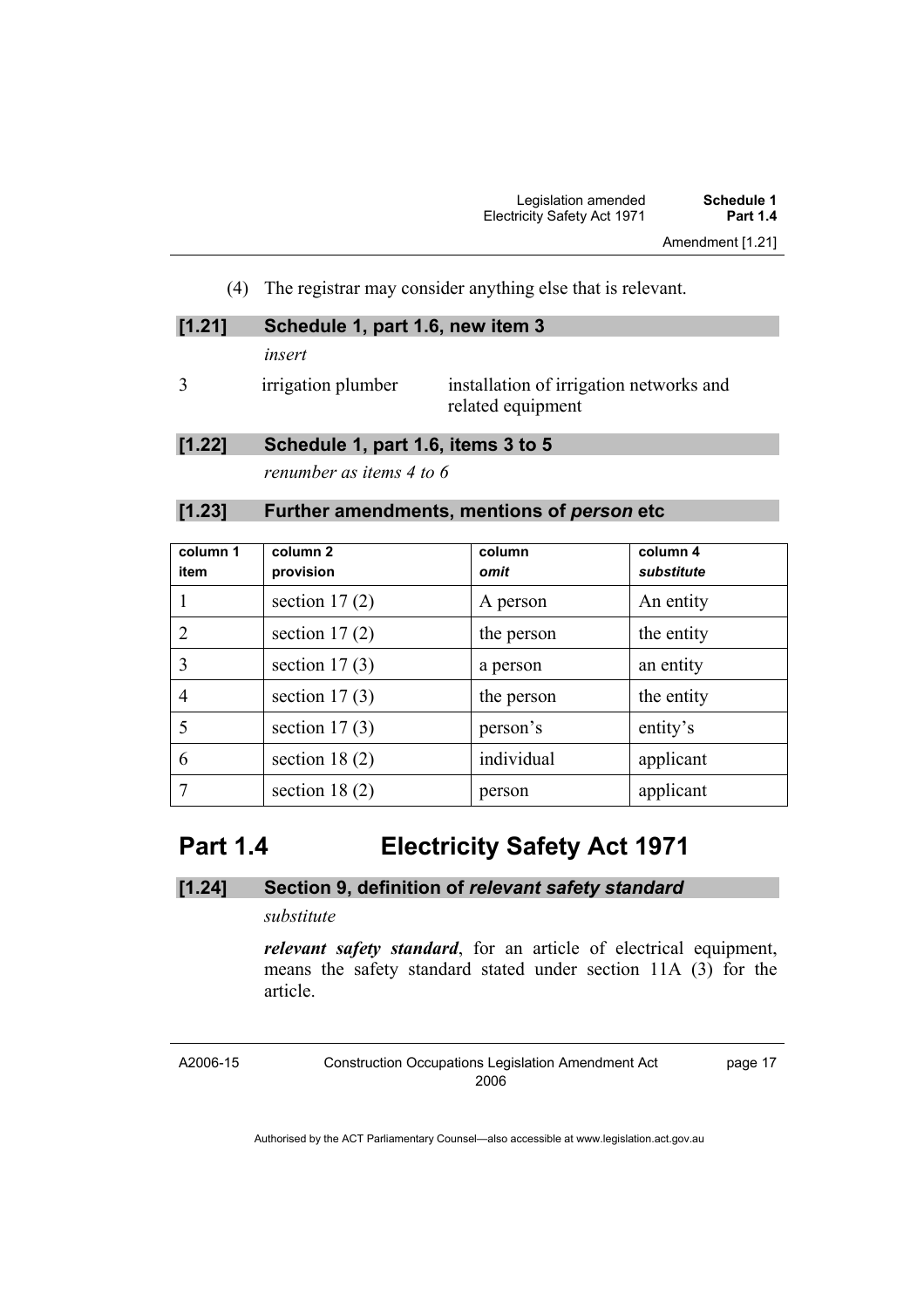**Schedule 1 Legislation amended**<br>**Part 1.4 Electricity Safety Act Electricity Safety Act 1971** Amendment [1.25]

#### **[1.25] Section 11**

*substitute* 

#### **11 Meaning of** *prescribed article of electrical equipment*

In this Act:

*prescribed article of electrical equipment*—

- (a) means an article of electrical equipment declared under section 11A; but
- (b) does not include an article of electrical equipment declared under section 11B.

#### **11A Declaration of prescribed articles of electrical equipment**

- (1) The planning and land authority may declare that an article of electrical equipment is a prescribed article of electrical equipment.
- (2) However, the planning and land authority must not make a declaration about an article of electrical equipment under subsection (1) unless satisfied that there are reasonable grounds for believing that—
	- (a) because of its design or construction, the article is, or is likely to become, unsafe to use; and
	- (b) because of the risk of death or injury to people or the risk of damage to property, the article should be declared to be a prescribed article of electrical equipment.
- (3) A declaration under subsection (1) about an article of electrical equipment must state the safety standard that the article must comply with.
- (4) Without limiting subsections (1) and (3), the planning and land authority may declare an article of electrical equipment under subsection (1), or state the safety standard that an article of electrical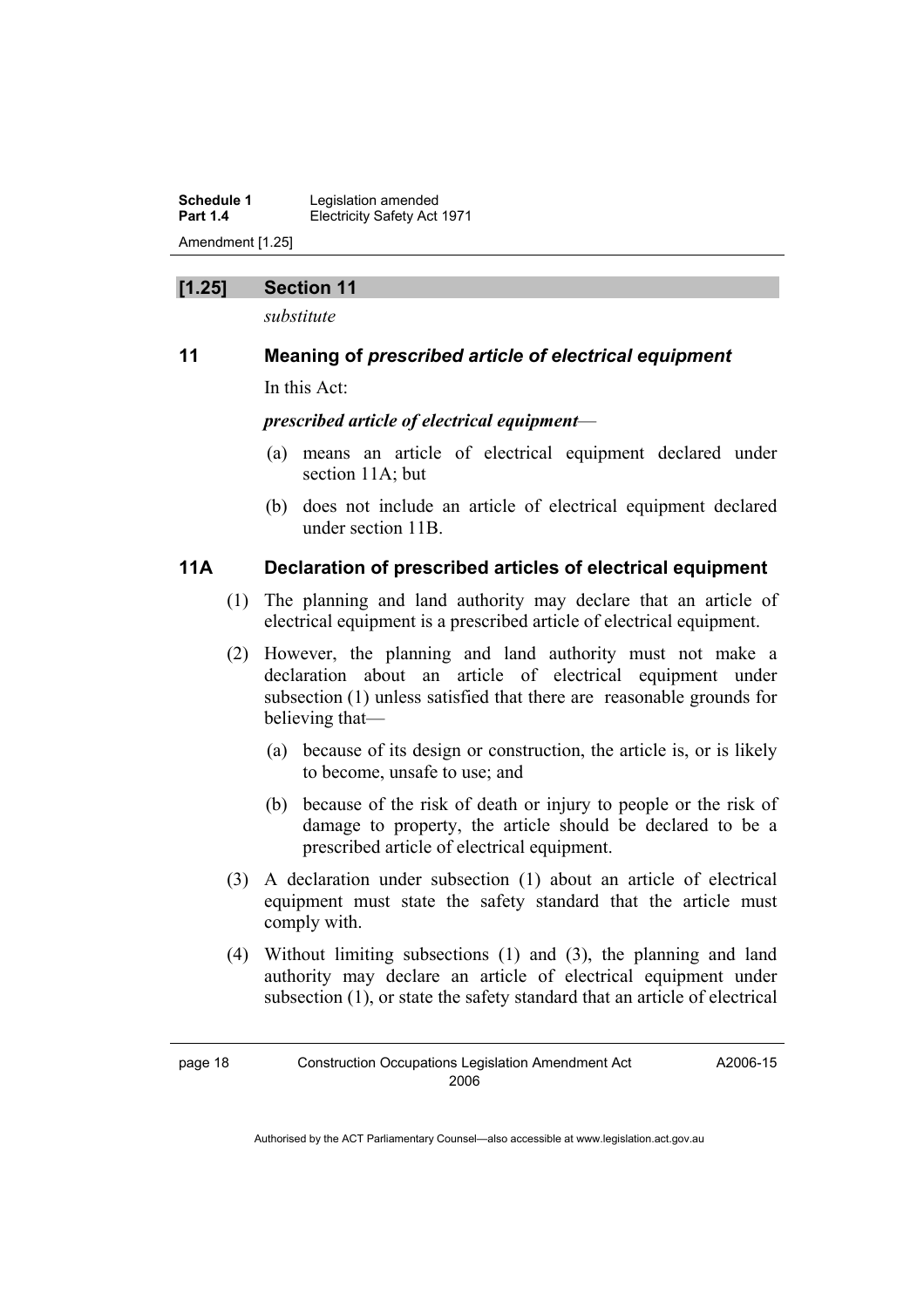equipment must comply with, by adopting a law of a State, as in force at a particular time or from time to time, under which the article or safety standard is prescribed.

(5) A declaration under subsection (1) is a notifiable instrument.

*Note* A notifiable instrument must be notified under the Legislation Act.

#### **11B Declaration of articles not prescribed articles of electrical equipment**

- (1) The planning and land authority may declare that an article of electrical equipment is not a prescribed article of electrical equipment.
- (2) Without limiting subsection (1), the planning and land authority may declare an article of electrical equipment under subsection (1) by adopting a law of a State, as in force at a particular time or from time to time, under which the article is prescribed.
- (3) A declaration under subsection (1) is a notifiable instrument.

*Note* A notifiable instrument must be notified under the Legislation Act.

#### **[1.26] Section 21 (1) (a)**

*omit* 

section 11

*substitute* 

section 11A and section 11B

#### **[1.27] Section 61 (1) (a) and (b)**

*substitute* 

 (a) under section 11A (1) declaring that an article of electrical equipment is a prescribed article of electrical equipment;

A2006-15

page 19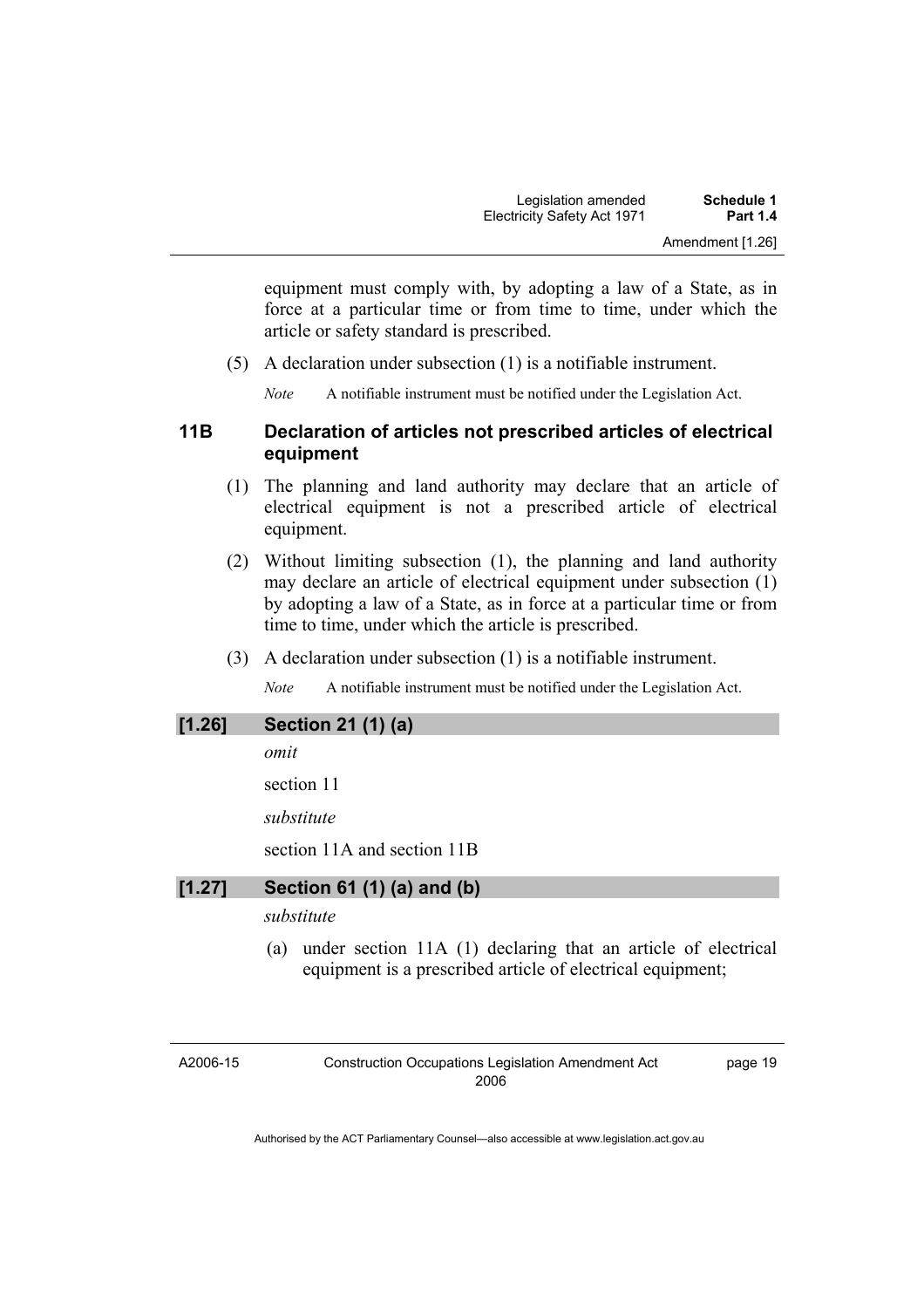| <b>Schedule 1</b> | Legislation amended        |
|-------------------|----------------------------|
| <b>Part 1.5</b>   | Gas Safety Regulation 2001 |
| Amendment [1.28]  |                            |

 (b) under section 11A (3) stating the safety standard that an article of electrical equipment must comply with;

| [1.28]   | Dictionary, note 2                                                      |
|----------|-------------------------------------------------------------------------|
|          | insert                                                                  |
|          | $\bullet$ State                                                         |
| $[1.29]$ | Dictionary, definition of prescribed article of electrical<br>equipment |

*substitute* 

*prescribed article of electrical equipment*—see section 11.

### **Part 1.5 Gas Safety Regulation 2001**

#### **[1.30] Section 7 (2)**

*omit everything before paragraph (a), substitute* 

 (2) The planning and land authority may exempt a person from the application of subsection (1) (a) to the installation of an appliance if the authority believes, on reasonable grounds, that—

#### **[1.31] Section 9 (2)**

*omit everything before paragraph (a), substitute* 

 (2) The planning and land authority may exempt a person from the application of subsection (1) (a) to the installation of an appliance if the authority believes, on reasonable grounds, that—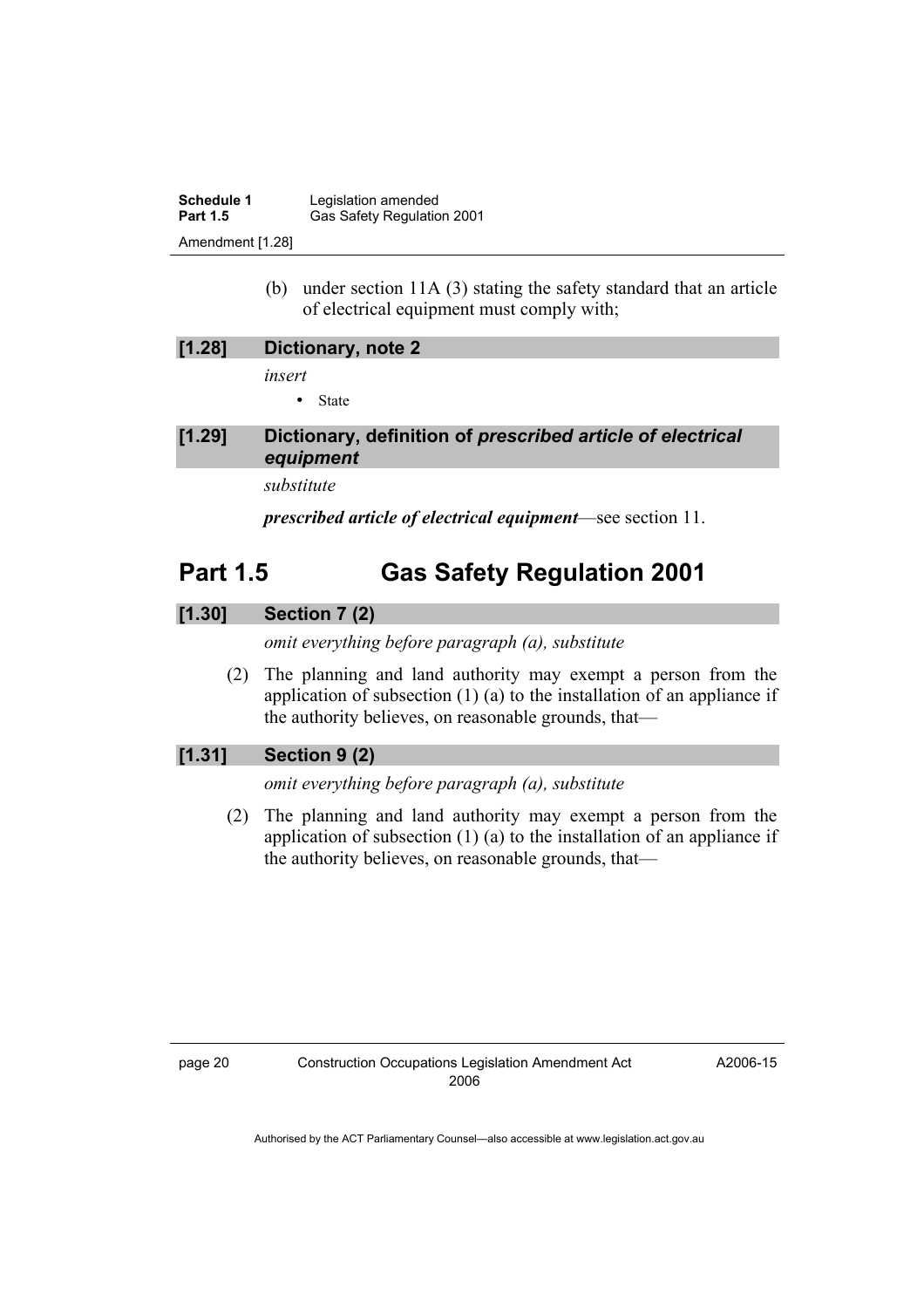Amendment [1.32]

#### **[1.32] Section 17 heading**

*omit* 

Chief executive

*substitute* 

Planning and land authority

#### **[1.33] Section 17A (6)**

*substitute* 

 (6) The planning and land authority must make a copy of the register available for public inspection during ordinary office hours at the authority's office and at any other place decided by the authority.

#### **[1.34] Sections 18F (b) and 18H (a)**

*omit* 

chief executive's

*substitute* 

planning and land authority's

#### **[1.35] Further amendments, mentions of** *chief executive*

*omit* 

chief executive

*substitute* 

planning and land authority

- *in*
- section  $7(3)$
- section  $9(3)$
- section  $12(2)$  and  $(4)$
- section  $17(1)$  and  $(2)$

A2006-15

Construction Occupations Legislation Amendment Act 2006

page 21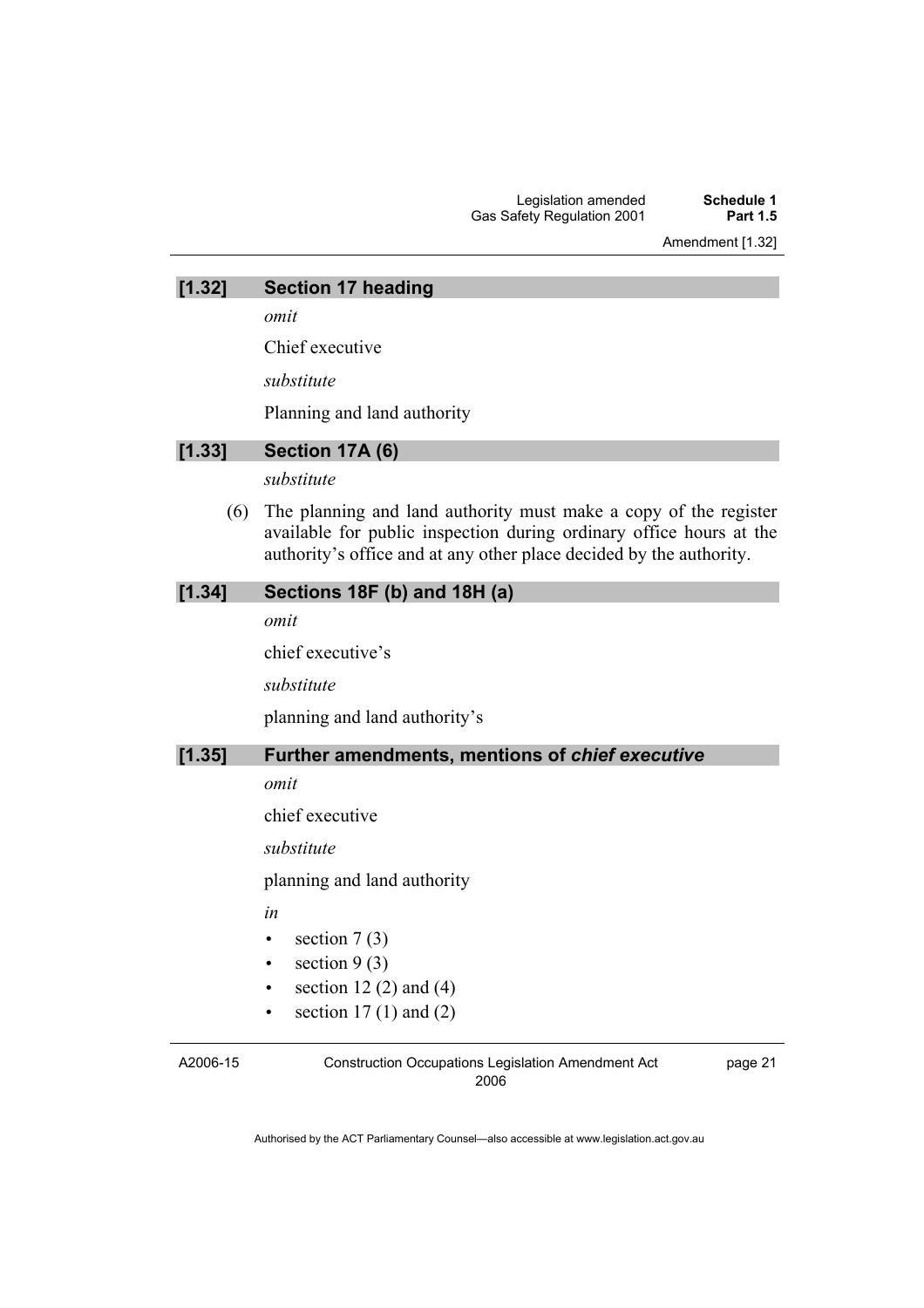**Schedule 1** Legislation amended<br> **Part 1.6** Water and Sewerage Water and Sewerage Act 2000 Amendment [1.36]

- section  $17A(1)$  and  $(4)$
- section  $17B(2)$  and  $(3)$
- section 18C heading,  $(1)$  (b) and  $(2)$  (b)
- section 18D heading,  $(1)$  (b) and  $(2)$  (b)
- section  $18E(1)$ , (3) and (4)
- section  $18G(2)$
- section 19
- section 19A

### **Part 1.6 Water and Sewerage Act 2000**

#### **[1.36] Section 7**

*substitute* 

#### **7 Application for plan approval**

The owner of premises may apply to a certifier for approval of a plan in relation to sanitary drainage work, sanitary plumbing work or water supply plumbing work.

| $[1.37]$<br><b>Section 15 (3)</b> |
|-----------------------------------|
|-----------------------------------|

*omit* 

MP52

*substitute* 

the plumbing code

A2006-15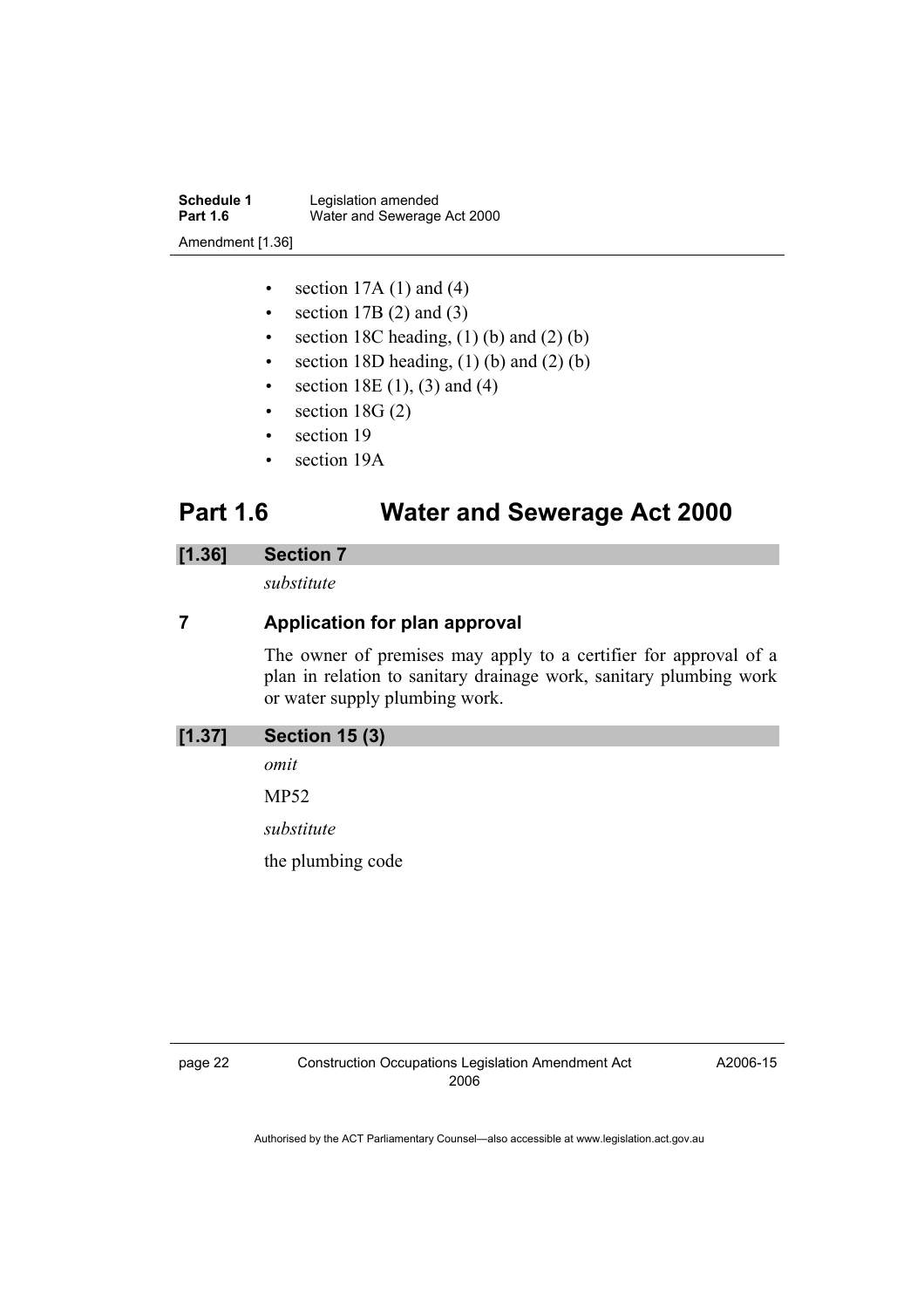| [1.38] | <b>New section 46</b>                                                              |
|--------|------------------------------------------------------------------------------------|
|        | insert                                                                             |
| 46     | <b>Plumbing code</b>                                                               |
| (1)    | The Minister may declare a document to be the plumbing code for<br>this Act.       |
| (2)    | A declaration under subsection $(1)$ is a notifiable instrument.                   |
|        | A notifiable instrument must be notified under the Legislation Act.<br><b>Note</b> |
| [1.39] | Dictionary, definition of MP52                                                     |
|        | omit                                                                               |
| [1.40] | Dictionary, new definition of plumbing code                                        |
|        | insert                                                                             |
|        | <i>plumbing code</i> means a document declared under section 46.                   |
| [1.41] | Dictionary, definition of sanitary drain, paragraph (b) (ii)                       |
|        | substitute                                                                         |
|        | is, or is intended to become, part of a sewerage network.<br>(11)                  |
| [1.42] | Dictionary, definition of water service, paragraph (c)<br>substitute               |

- (c) does not include—
	- (i) a fire sprinkler system; or
	- (ii) part of a water network, or water supply pipework that is intended to become part of a water network.

A2006-15

page 23